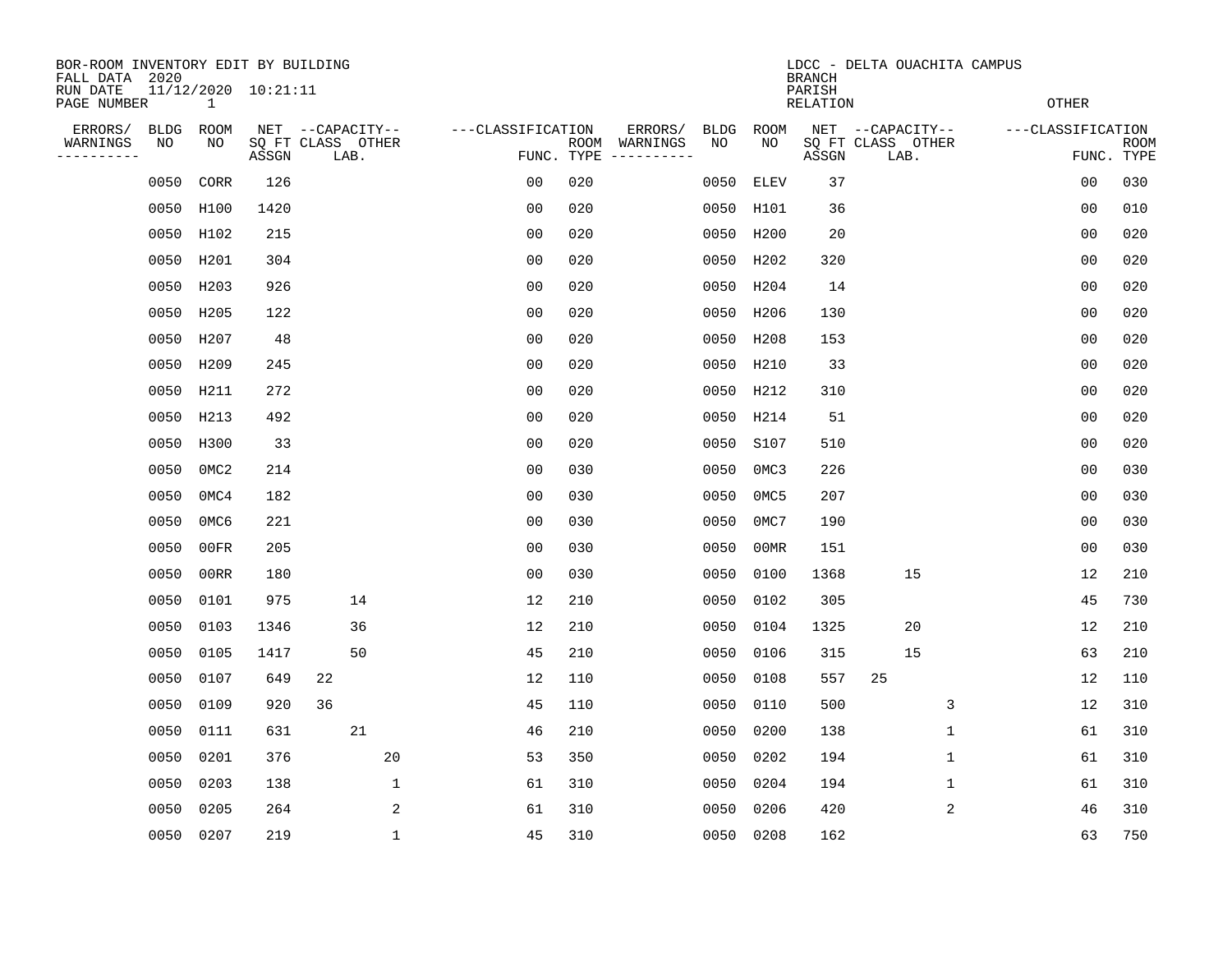| BOR-ROOM INVENTORY EDIT BY BUILDING<br>FALL DATA 2020 |                   |            |                            |                  |      |              |                   |                           |            |                                                                                                                                        |   |            | <b>BRANCH</b> |                            |                  | LDCC - DELTA OUACHITA CAMPUS |              |                   |                           |
|-------------------------------------------------------|-------------------|------------|----------------------------|------------------|------|--------------|-------------------|---------------------------|------------|----------------------------------------------------------------------------------------------------------------------------------------|---|------------|---------------|----------------------------|------------------|------------------------------|--------------|-------------------|---------------------------|
| RUN DATE<br>PAGE NUMBER                               |                   | 2          | 11/12/2020 10:21:11        |                  |      |              |                   | PARISH<br><b>RELATION</b> |            |                                                                                                                                        |   |            |               |                            |                  | <b>OTHER</b>                 |              |                   |                           |
| ERRORS/<br>WARNINGS<br>---------                      | <b>BLDG</b><br>NO | ROOM<br>NO | SQ FT CLASS OTHER<br>ASSGN | NET --CAPACITY-- | LAB. |              | ---CLASSIFICATION |                           | FUNC. TYPE | ERRORS/<br>ROOM WARNINGS<br>$\begin{tabular}{ccccccccc} - & - & - & - & - & - & - & - \\ & - & - & - & - & - & - & - \\ \end{tabular}$ |   | BLDG<br>NO | ROOM<br>NO    | SQ FT CLASS OTHER<br>ASSGN | NET --CAPACITY-- | LAB.                         |              | ---CLASSIFICATION | <b>ROOM</b><br>FUNC. TYPE |
|                                                       | 0050              | 0209       | 150                        |                  |      |              | 74                |                           | 715        |                                                                                                                                        |   | 0050       | 0210          | 134                        |                  |                              | $\mathbf{1}$ | 61                | 310                       |
|                                                       | 0050              | 0211       | 133                        |                  |      | $\mathbf{1}$ | 61                |                           | 310        |                                                                                                                                        |   | 0050       | 0212          | 192                        |                  |                              | 1            | 61                | 310                       |
|                                                       | 0050              | 0213       | 133                        |                  |      | $\mathbf 1$  | 61                |                           | 310        |                                                                                                                                        |   | 0050       | 0214          | 236                        |                  |                              | 7            | 45                | 650                       |
|                                                       | 0050              | 0215       | 161                        |                  |      | $\mathbf 1$  | 46                |                           | 310        |                                                                                                                                        |   | 0050       | 0216          | 105                        |                  |                              | $\mathbf 1$  | 61                | 310                       |
|                                                       | 0050              | 0217       | 204                        |                  |      | $\mathbf 1$  | 61                |                           | 310        |                                                                                                                                        |   | 0050       | 0218          | 174                        |                  |                              | $\mathbf 1$  | 51                | 310                       |
|                                                       | 0050              | 0219       | 112                        |                  |      | $\mathbf 1$  | 61                |                           | 310        |                                                                                                                                        |   | 0050       | 0220          | 120                        |                  |                              | $\mathbf{1}$ | 61                | 310                       |
|                                                       | 0050              | 0221       | 120                        |                  |      | $\mathbf{1}$ | 61                |                           | 310        |                                                                                                                                        |   | 0050       | 0222          | 983                        |                  |                              | 36           | 52                | 650                       |
|                                                       | 0050              | 0223       | 517                        |                  |      | 5            | 63                |                           | 310        |                                                                                                                                        |   | 0050       | 0224          | 1681                       | 50               |                              |              | 12                | 110                       |
|                                                       | 0050              | 0225       | 875                        |                  | 29   |              | 12                |                           | 210        |                                                                                                                                        |   | 0050       | 0226          | 128                        |                  |                              | 1            | 46                | 310                       |
|                                                       | 0050              | 0227       | 74                         |                  |      | $\mathbf{1}$ | 46                |                           | 310        |                                                                                                                                        |   | 0050       | 0228          | 74                         |                  |                              | 1            | 46                | 310                       |
|                                                       | 0050              | 0229       | 74                         |                  |      | $\mathbf 1$  | 46                |                           | 310        |                                                                                                                                        |   | 0050       | 0230          | 264                        |                  |                              | 1            | 12                | 310                       |
|                                                       | 0050              | 0231       | 777                        |                  | 24   |              | 12                |                           | 210        |                                                                                                                                        |   | 0050       | 0233          | 598                        |                  |                              | 2            | 12                | 310                       |
|                                                       | 0050              | 0234       | 594                        |                  | 19   |              | 12                |                           | 210        |                                                                                                                                        |   | 0050       | 0235          | 109                        |                  |                              | 2            | 46                | 310                       |
|                                                       | 0050              | 0237       | 691                        | 15               |      |              | 12                |                           | 110        |                                                                                                                                        | 9 | 0050       | 0238          | 329                        | 122              |                              |              | 45                | 110                       |
|                                                       | 0050              | 0239       | 165                        |                  |      | $\mathbf 1$  | 63                |                           | 310        |                                                                                                                                        |   | 0050       | 0240          | 209                        |                  |                              | 1            | 46                | 310                       |
|                                                       | 0050              | 0241       | 656                        | 28               |      |              | 12                |                           | 110        |                                                                                                                                        |   | 0050       | 0242          | 248                        |                  |                              |              | 63                | 315                       |
|                                                       | 0050              | 0244       | 701                        | 24               |      |              | 12                |                           | 110        |                                                                                                                                        |   | 0050       | 0245          | 685                        | 30               |                              |              | 45                | 110                       |
|                                                       | 0050              | 0246       | 822                        |                  | 20   |              | 45                |                           | 210        |                                                                                                                                        |   | 0050       | 0247          | 812                        |                  | 25                           |              | 45                | 210                       |
|                                                       | 0050              | 0248       | 596                        |                  | 20   |              | 12                |                           | 210        |                                                                                                                                        |   | 0050       | 0249          | 314                        |                  |                              |              | 45                | 215                       |
|                                                       | 0050              | 0250       | 521                        | 24               |      |              | 12                |                           | 110        |                                                                                                                                        |   | 0050       | 0254          | 448                        | 14               |                              |              | 12                | 110                       |
|                                                       | 0050              | 0260       | 5790                       |                  |      |              | 91                |                           | 660        |                                                                                                                                        |   | 0050       | 0262          | 1362                       |                  |                              |              | 00                | 030                       |
|                                                       | 0050              | 0263       | 345                        |                  |      |              | 0 <sub>0</sub>    |                           | 030        |                                                                                                                                        |   | 0050       | 0264          | 63                         |                  |                              |              | 0 <sub>0</sub>    | 030                       |
|                                                       | 0050              | 0265       | 33                         |                  |      |              | 0 <sub>0</sub>    |                           | 030        |                                                                                                                                        |   | 0050       | 0267          | 225                        |                  |                              |              | 0 <sub>0</sub>    | 030                       |
|                                                       | 0050              | 0268       | 591                        |                  |      |              | 0 <sub>0</sub>    |                           | 030        |                                                                                                                                        |   | 0050       | 0269          | 320                        |                  |                              |              | 72                | 730                       |
|                                                       | 0050              | 0270       | 377                        |                  |      |              | 0 <sub>0</sub>    |                           | 030        |                                                                                                                                        |   | 0050       | 100A          | 16                         |                  |                              |              | 63                | 115                       |
|                                                       | 0050 100B         |            | 9                          |                  |      |              | 63                |                           | 115        |                                                                                                                                        |   | 0050 100C  |               | 28                         |                  |                              |              | 63                | 115                       |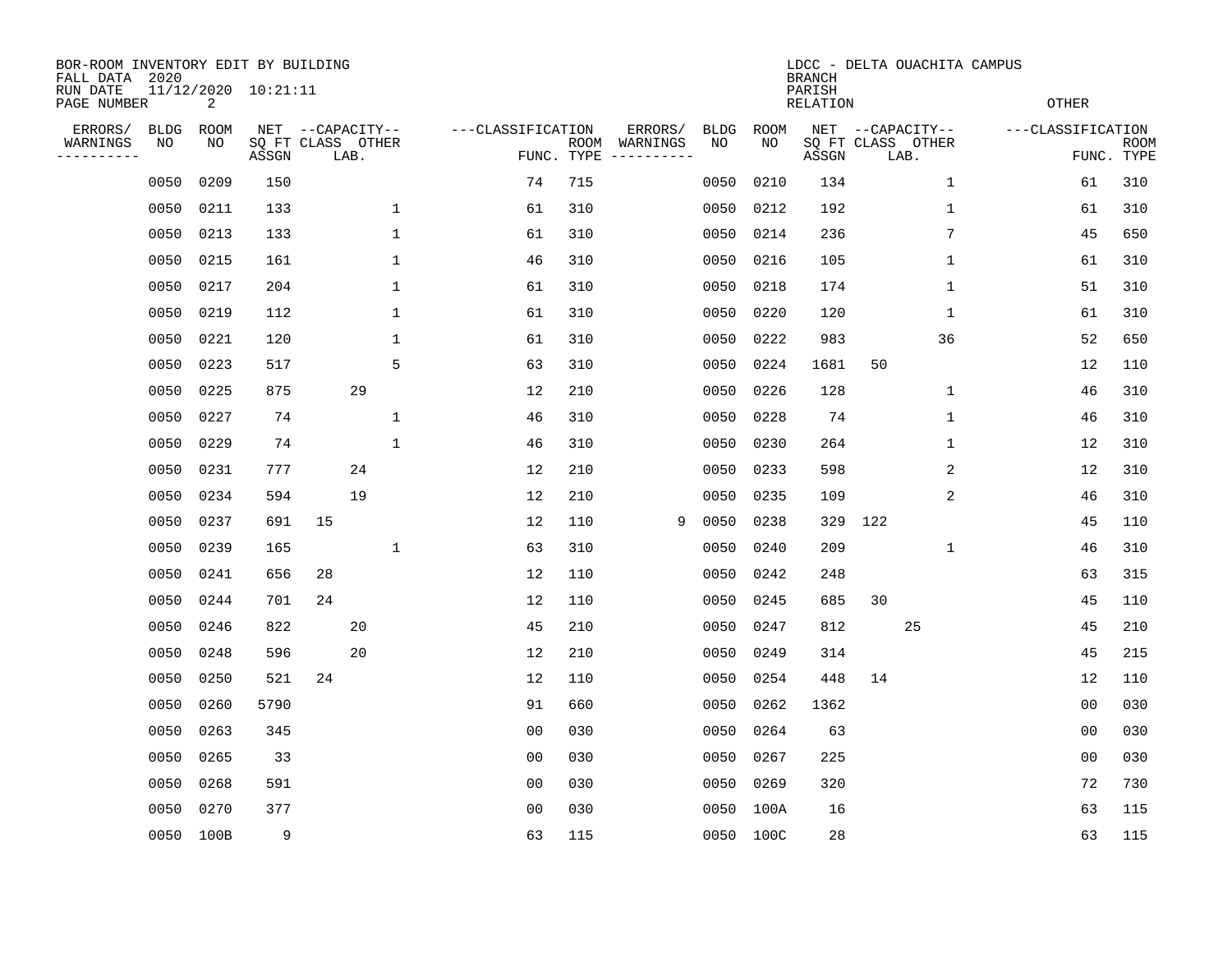| BOR-ROOM INVENTORY EDIT BY BUILDING<br>FALL DATA 2020 |            |            |                     |                                               |                   |            | LDCC - DELTA OUACHITA CAMPUS<br><b>BRANCH</b> |            |                           |                                               |                   |                           |  |  |  |
|-------------------------------------------------------|------------|------------|---------------------|-----------------------------------------------|-------------------|------------|-----------------------------------------------|------------|---------------------------|-----------------------------------------------|-------------------|---------------------------|--|--|--|
| RUN DATE<br>PAGE NUMBER                               |            | 3          | 11/12/2020 10:21:11 |                                               |                   |            |                                               |            | PARISH<br><b>RELATION</b> |                                               | <b>OTHER</b>      |                           |  |  |  |
| ERRORS/<br>WARNINGS<br>----------                     | BLDG<br>NO | ROOM<br>NO | ASSGN               | NET --CAPACITY--<br>SQ FT CLASS OTHER<br>LAB. | ---CLASSIFICATION | FUNC. TYPE | ERRORS/<br>BLDG<br>ROOM WARNINGS<br>NO        | ROOM<br>NO | ASSGN                     | NET --CAPACITY--<br>SQ FT CLASS OTHER<br>LAB. | ---CLASSIFICATION | <b>ROOM</b><br>FUNC. TYPE |  |  |  |
|                                                       | 0050       | 100D       | 11                  |                                               | 63                | 115        | 0050                                          | 100E       | 11                        |                                               | 63                | 115                       |  |  |  |
|                                                       | 0050 100F  |            | 11                  |                                               | 63                | 115        | 0050                                          | 100G       | 85                        | $\mathbf{1}$                                  | 46                | 310                       |  |  |  |
|                                                       | 0050 101A  |            | 45                  |                                               | 63                | 115        | 0050                                          | 101B       | 43                        |                                               | 63                | 115                       |  |  |  |
|                                                       | 0050 101C  |            | 86                  | $\mathbf 1$                                   | 61                | 310        |                                               | 0050 102A  | 32                        |                                               | 63                | 225                       |  |  |  |
|                                                       | 0050 103A  |            | 27                  |                                               | 63                | 225        | 0050                                          | 103B       | 24                        |                                               | 63                | 225                       |  |  |  |
|                                                       | 0050 103C  |            | 51                  |                                               | 63                | 225        |                                               | 0050 103D  | 25                        |                                               | 63                | 225                       |  |  |  |
|                                                       | 0050 103E  |            | 26                  |                                               | 63                | 225        |                                               | 0050 103F  | 113                       | $\mathbf 1$                                   | 46                | 310                       |  |  |  |
|                                                       | 0050 103G  |            | 26                  |                                               | 63                | 315        |                                               | 0050 103H  | 219                       |                                               | 63                | 225                       |  |  |  |
|                                                       | 0050 104A  |            | 18                  |                                               | 63                | 225        |                                               | 0050 104B  | 19                        |                                               | 63                | 225                       |  |  |  |
|                                                       | 0050 104C  |            | 19                  |                                               | 63                | 225        |                                               | 0050 104D  | 20                        |                                               | 63                | 225                       |  |  |  |
|                                                       | 0050 104E  |            | 22                  |                                               | 63                | 225        |                                               | 0050 104F  | 26                        |                                               | 63                | 225                       |  |  |  |
|                                                       | 0050 104G  |            | 104                 | $\mathbf 1$                                   | 61                | 310        |                                               | 0050 105A  | 80                        | $\mathbf 1$                                   | 61                | 310                       |  |  |  |
|                                                       | 0050       | 105B       | 215                 |                                               | 63                | 225        | 0050                                          | 105C       | 82                        |                                               | 63                | 225                       |  |  |  |
|                                                       | 0050       | 109A       | 491                 | 2                                             | 63                | 310        | 0050                                          | 109B       | 98                        |                                               | 63                | 315                       |  |  |  |
|                                                       | 0050       | 109C       | 171                 | $\mathbf 1$                                   | 72                | 310        |                                               | 0050 109D  | 124                       | 1                                             | 45                | 310                       |  |  |  |
|                                                       | 0050       | 109E       | 80                  | $\mathbf{1}$                                  | 63                | 310        | 0050                                          | 111A       | 66                        | $\mathbf{1}$                                  | 46                | 310                       |  |  |  |
|                                                       | 0050       | 111B       | 14                  |                                               | 63                | 315        | 0050                                          | 111C       | 40                        |                                               | 63                | 315                       |  |  |  |
|                                                       | 0050       | 200A       | 17                  |                                               | 63                | 315        | 0050                                          | 202A       | 15                        |                                               | 63                | 315                       |  |  |  |
|                                                       | 0050       | 202B       | 39                  |                                               | 63                | 315        | 0050                                          | 203A       | 21                        |                                               | 63                | 315                       |  |  |  |
|                                                       | 0050       | 204A       | 16                  |                                               | 63                | 315        | 0050                                          | 205A       | 7                         |                                               | 63                | 315                       |  |  |  |
|                                                       | 0050       | 206A       | 148                 | $\mathbf 1$                                   | 46                | 310        | 0050                                          | 206B       | 102                       |                                               | 91                | 660                       |  |  |  |
|                                                       | 0050       | 210A       | 12                  |                                               | 63                | 315        | 0050                                          | 211A       | 12                        |                                               | 63                | 315                       |  |  |  |
|                                                       | 0050       | 213A       | 13                  |                                               | 63                | 315        | 0050                                          | 223A       | 98                        |                                               | 63                | 315                       |  |  |  |
|                                                       | 0050       | 223B       | 34                  |                                               | 63                | 315        | 0050                                          | 223C       | 140                       | $\mathbf 1$                                   | 51                | 310                       |  |  |  |
|                                                       | 0050       | 223D       | 159                 | $\mathbf{1}$                                  | 51                | 310        | 0050                                          | 223E       | 120                       | $\mathbf 1$                                   | 63                | 310                       |  |  |  |
|                                                       | 0050 225A  |            | 46                  |                                               | 63                | 225        | 0050                                          | 225B       | 75                        |                                               | 63                | 225                       |  |  |  |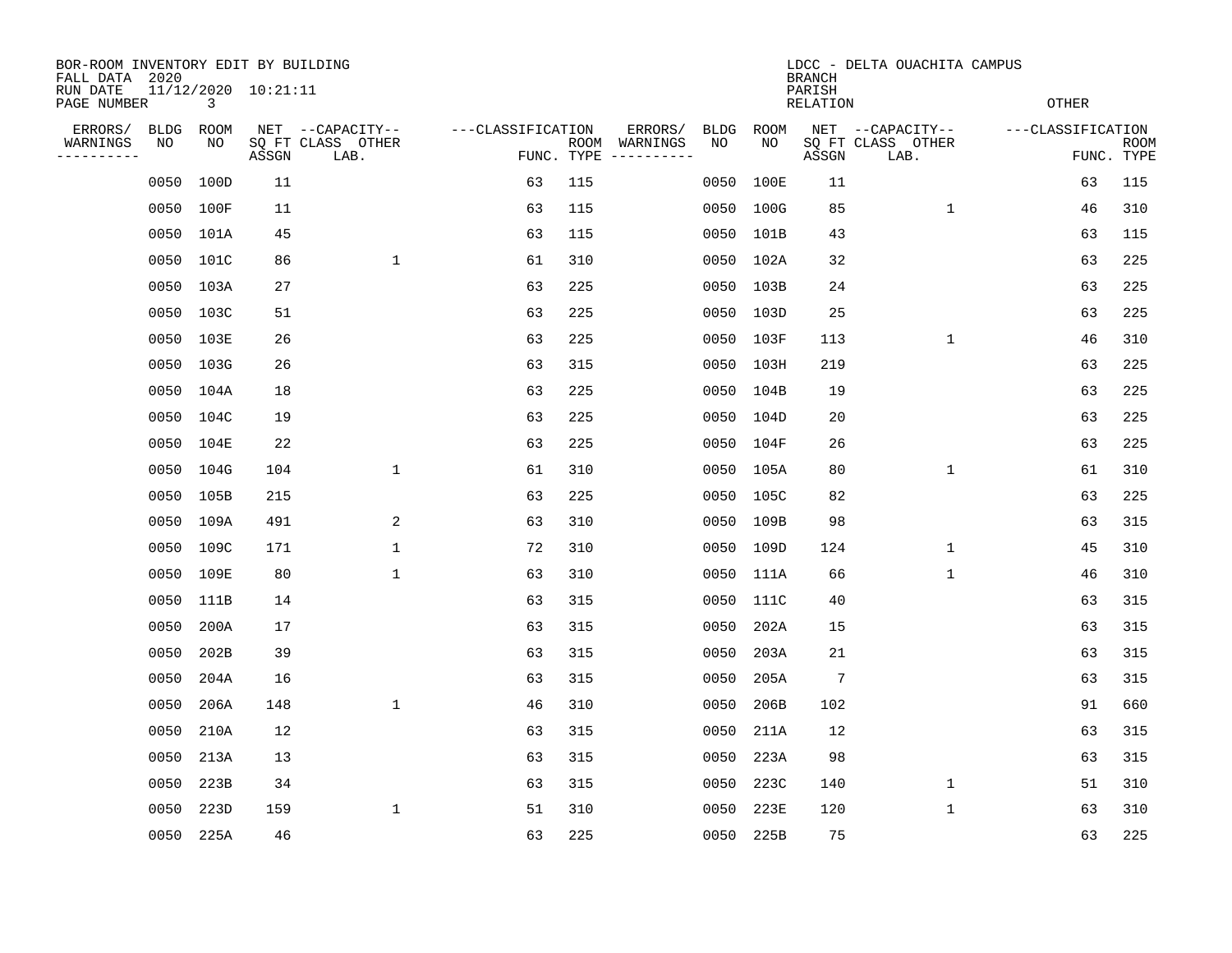| BOR-ROOM INVENTORY EDIT BY BUILDING<br>FALL DATA 2020 |             |           |                     |                           |                   | LDCC - DELTA OUACHITA CAMPUS<br><b>BRANCH</b> |                                        |           |           |                                                        |                                                                                                                                                     |                                    |                    |  |  |  |
|-------------------------------------------------------|-------------|-----------|---------------------|---------------------------|-------------------|-----------------------------------------------|----------------------------------------|-----------|-----------|--------------------------------------------------------|-----------------------------------------------------------------------------------------------------------------------------------------------------|------------------------------------|--------------------|--|--|--|
| RUN DATE<br>PAGE NUMBER                               |             | 4         | 11/12/2020 10:21:11 |                           |                   |                                               |                                        |           |           | PARISH<br>RELATION                                     |                                                                                                                                                     | <b>OTHER</b>                       |                    |  |  |  |
| ERRORS/                                               | <b>BLDG</b> | ROOM      |                     | NET --CAPACITY--          | ---CLASSIFICATION |                                               | ERRORS/                                |           | BLDG ROOM |                                                        | NET --CAPACITY--                                                                                                                                    | ---CLASSIFICATION                  |                    |  |  |  |
| WARNINGS<br>----------                                | NO          | NO        | ASSGN               | SO FT CLASS OTHER<br>LAB. |                   |                                               | ROOM WARNINGS<br>FUNC. TYPE ---------- | NO        | NO.       | ASSGN                                                  | SQ FT CLASS OTHER<br>LAB.                                                                                                                           |                                    | ROOM<br>FUNC. TYPE |  |  |  |
|                                                       | 0050        | 225C      | 44                  |                           | 12                | 225                                           |                                        | 0050      | 225D      | 896                                                    |                                                                                                                                                     | 45                                 | 225                |  |  |  |
|                                                       | 0050        | 225E      | 19                  |                           | 63                | 225                                           |                                        |           | 0050 231A | 33                                                     |                                                                                                                                                     | 63                                 | 225                |  |  |  |
|                                                       | 0050        | 231B      | 57                  |                           | 63                | 225                                           |                                        |           | 0050 231C | 29                                                     |                                                                                                                                                     | 63                                 | 225                |  |  |  |
|                                                       | 0050        | 233A      | 17                  |                           | 65                | 620                                           |                                        |           | 0050 233B | 76                                                     |                                                                                                                                                     | 63                                 | 315                |  |  |  |
|                                                       | 0050        | 233C      | 164                 | $\mathbf 1$               | 46                | 310                                           |                                        |           | 0050 237A | 52                                                     |                                                                                                                                                     | 63                                 | 115                |  |  |  |
|                                                       | 0050        | 238A      | 328                 | 3                         | 61                | 310                                           |                                        |           | 0050 240A | 228                                                    | $\mathbf{1}$                                                                                                                                        | 46                                 | 310                |  |  |  |
|                                                       |             | 0050 241A | 100                 | $\mathbf 1$               | 46                | 310                                           |                                        |           | 0050 242A | 40                                                     |                                                                                                                                                     | 63                                 | 315                |  |  |  |
|                                                       | 0050        | 244A      | 100                 | $\mathbf{1}$              | 46                | 310                                           |                                        |           | 0050 245A | $7\phantom{.0}$                                        |                                                                                                                                                     | 63                                 | 115                |  |  |  |
|                                                       | 0050        | 245B      | -7                  |                           | 63                | 115                                           |                                        |           | 0050 245C | 102                                                    | $\mathbf 1$                                                                                                                                         | 46                                 | 310                |  |  |  |
|                                                       | 0050        | 246A      | 98                  | $\mathbf{1}$              | 46                | 310                                           |                                        |           | 0050 246B | 192                                                    |                                                                                                                                                     | 12                                 | 225                |  |  |  |
|                                                       | 0050        | 247A      | 98                  | $\mathbf 1$               | 61                | 310                                           |                                        | 0050 247B |           | 192                                                    |                                                                                                                                                     | 12                                 | 225                |  |  |  |
|                                                       | 0050        | 247C      | 9                   |                           | 63                | 225                                           |                                        |           | 0050 247D | 9                                                      |                                                                                                                                                     | 63                                 | 225                |  |  |  |
|                                                       | 0050        | 247E      | 8                   |                           | 63                | 225                                           |                                        |           | 0050 248A | 100                                                    | $\mathbf{1}$                                                                                                                                        | 46                                 | 310                |  |  |  |
|                                                       | 0050        | 249A      | 25                  |                           | 63                | 225                                           |                                        |           | 0050 250A | 103                                                    | $\mathbf{1}$                                                                                                                                        | 46                                 | 310                |  |  |  |
|                                                       | 0050        | 260A      | 121                 |                           | 91                | 660                                           |                                        | 0050 260B |           | 139                                                    |                                                                                                                                                     | 91                                 | 660                |  |  |  |
|                                                       | 0050        | 260C      | 121                 |                           | 91                | 660                                           |                                        | 0050 261A |           | 271                                                    |                                                                                                                                                     | 00                                 | 030                |  |  |  |
|                                                       | 0050        | 261F      | 392                 |                           | 0 <sub>0</sub>    | 030                                           |                                        |           | 0050 265A | 56                                                     |                                                                                                                                                     | 00                                 | 030                |  |  |  |
|                                                       | 0050        | 266A      | 77                  |                           | 0 <sub>0</sub>    | 030                                           |                                        | 0050      | 268A      | 14                                                     |                                                                                                                                                     | 00                                 | 030                |  |  |  |
|                                                       | 0050        | 268B      | 14                  |                           | 0 <sub>0</sub>    | 030                                           |                                        |           | 0050 270A | 17<br>TOTAL NUMBER CLASSROOMS<br>TOTAL NUMBER LABS 210 | TOTAL ASSIGNABLE & UNASSIGNABLE SQFT:<br>TOTAL NET ASSIGN SQ. FT. IN ROOM FILE<br>TOTAL NUMBER COMPUTER CLASSROOMS<br>TOTAL NUMBER SPECIAL LABS 220 | 63<br>53,037<br>41,624<br>11<br>13 | 115                |  |  |  |
|                                                       |             | 0051 0100 | 800                 | 30                        | 45                | 210                                           |                                        | 0051 0101 |           | 289                                                    |                                                                                                                                                     | 63                                 | 225                |  |  |  |
|                                                       |             | 0051 0102 | 128                 |                           | 00                | 030                                           |                                        | 0051 0103 |           | 86                                                     |                                                                                                                                                     | 0 <sub>0</sub>                     | 030                |  |  |  |
|                                                       |             | 0051 0104 | 86                  | 10                        | 12                | 110                                           |                                        | 0051 0105 |           | 124                                                    |                                                                                                                                                     | 63                                 | 225                |  |  |  |
| 9                                                     | 0051 0106   |           | 7947                | 15                        | 45                | 210                                           |                                        | 0051 0107 |           | 288                                                    |                                                                                                                                                     | 63                                 | 225                |  |  |  |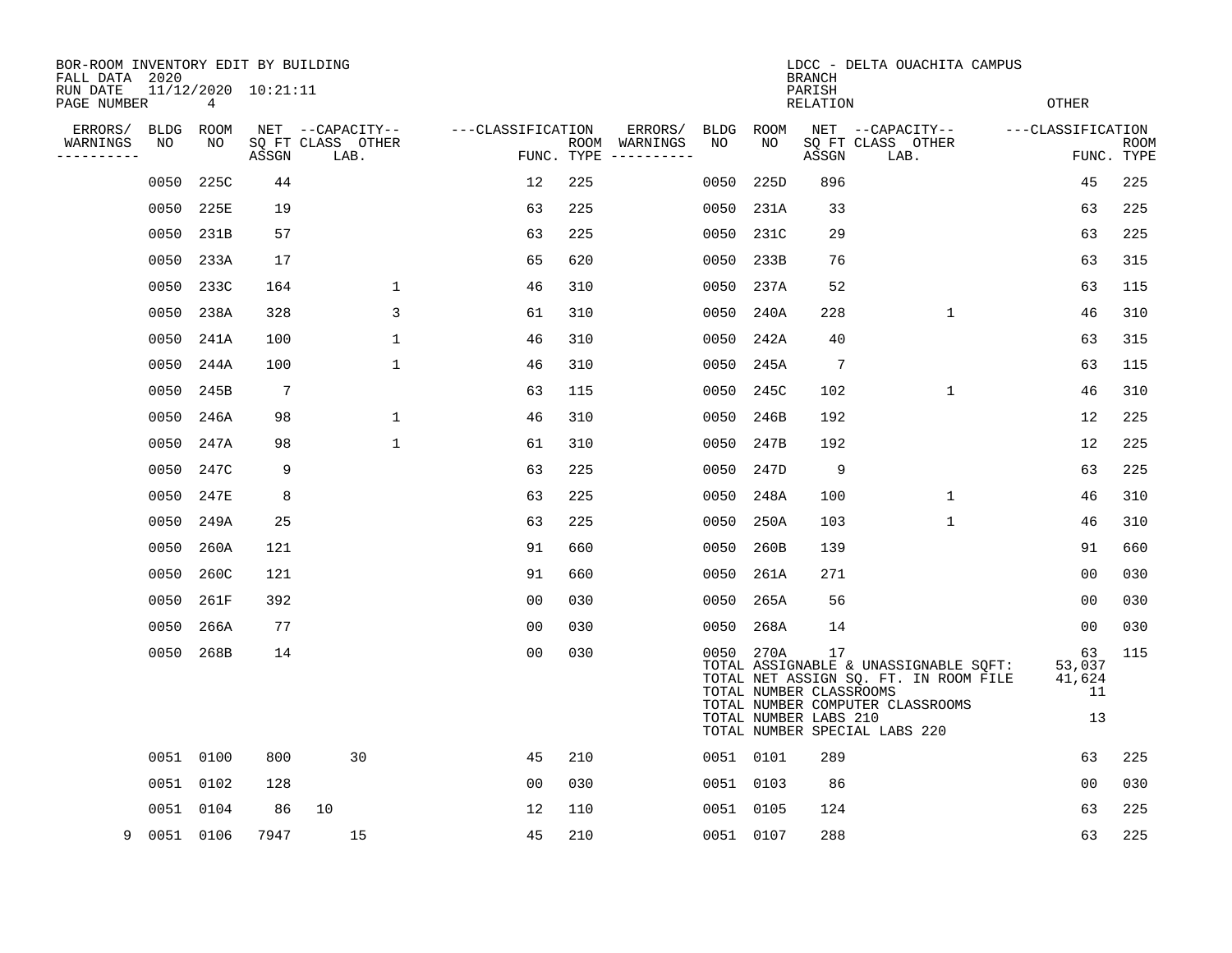| BOR-ROOM INVENTORY EDIT BY BUILDING<br>FALL DATA 2020 |                 |           |                     |                                               |                   |     | LDCC - DELTA OUACHITA CAMPUS<br><b>BRANCH</b>   |                 |           |                                                       |                                                                                                                                                     |                                  |                           |  |  |
|-------------------------------------------------------|-----------------|-----------|---------------------|-----------------------------------------------|-------------------|-----|-------------------------------------------------|-----------------|-----------|-------------------------------------------------------|-----------------------------------------------------------------------------------------------------------------------------------------------------|----------------------------------|---------------------------|--|--|
| RUN DATE<br>PAGE NUMBER                               |                 | 5         | 11/12/2020 10:21:11 |                                               |                   |     |                                                 |                 |           | PARISH<br><b>RELATION</b>                             |                                                                                                                                                     | <b>OTHER</b>                     |                           |  |  |
| ERRORS/<br>WARNINGS<br>----------                     | BLDG ROOM<br>NO | NO        | ASSGN               | NET --CAPACITY--<br>SQ FT CLASS OTHER<br>LAB. | ---CLASSIFICATION |     | ERRORS/<br>ROOM WARNINGS<br>FUNC. TYPE $------$ | BLDG ROOM<br>NO | NO        | ASSGN                                                 | NET --CAPACITY--<br>SQ FT CLASS OTHER<br>LAB.                                                                                                       | ---CLASSIFICATION                | <b>ROOM</b><br>FUNC. TYPE |  |  |
|                                                       |                 | 0051 0108 | 336                 |                                               | 0 <sub>0</sub>    | 030 |                                                 | 0051            | 0109      | 57                                                    |                                                                                                                                                     | 0 <sub>0</sub>                   | 020                       |  |  |
| 9                                                     | 0051 0110       |           | 84                  | 30                                            | 63                | 210 |                                                 |                 | 0051 0111 | 112                                                   |                                                                                                                                                     | 63                               | 225                       |  |  |
|                                                       |                 | 0051 0112 | 603                 |                                               | 72                | 730 |                                                 |                 | 0051 0113 | 72                                                    |                                                                                                                                                     | 63                               | 225                       |  |  |
|                                                       |                 | 0051 0114 | 33                  |                                               | 0 <sub>0</sub>    | 030 |                                                 |                 | 0051 0115 | 165                                                   |                                                                                                                                                     | 0 <sub>0</sub>                   | 030                       |  |  |
|                                                       |                 | 0051 0116 | 68                  |                                               | 0 <sub>0</sub>    | 020 |                                                 |                 | 0051 0117 | 46                                                    |                                                                                                                                                     | 00                               | 010                       |  |  |
|                                                       |                 | 0051 0118 | 48                  |                                               | 0 <sub>0</sub>    | 030 |                                                 |                 | 0051 0119 | 11                                                    |                                                                                                                                                     | 0 <sub>0</sub>                   | 030                       |  |  |
|                                                       |                 | 0051 0120 | 108                 | $\mathbf{1}$                                  | 46                | 310 |                                                 |                 | 0051 0121 | 132                                                   |                                                                                                                                                     | 0 <sub>0</sub>                   | 020                       |  |  |
|                                                       |                 | 0051 0122 | 437                 | 30                                            | 12                | 110 |                                                 |                 | 0051 0123 | 50                                                    |                                                                                                                                                     | 63                               | 225                       |  |  |
|                                                       |                 | 0051 0124 | 44                  |                                               | 63                | 225 |                                                 |                 | 0051 0125 | 75                                                    | $\mathbf 1$                                                                                                                                         | 46                               | 310                       |  |  |
|                                                       |                 | 0051 0126 | 42                  |                                               | 40                | 420 |                                                 |                 | 0051 0127 | 2850                                                  | 57                                                                                                                                                  | 45                               | 210                       |  |  |
|                                                       |                 | 0051 0128 | 1700                | 15                                            | 45                | 210 |                                                 |                 | 0051 0129 | 196                                                   | $\mathbf{1}$                                                                                                                                        | 46                               | 310                       |  |  |
|                                                       |                 | 0051 0130 | 75                  |                                               | 0 <sub>0</sub>    | 030 |                                                 |                 | 0051 0131 | 180                                                   |                                                                                                                                                     | 00                               | 020                       |  |  |
|                                                       |                 | 0051 0132 | 488                 | 10                                            | 45                | 210 |                                                 |                 | 0051 106A | 1785                                                  |                                                                                                                                                     | 0 <sub>0</sub>                   | 020                       |  |  |
|                                                       |                 | 0051 106B | 1785                | 9                                             | 45                | 210 |                                                 |                 | 0051 109A | 17                                                    |                                                                                                                                                     | 72                               | 760                       |  |  |
|                                                       |                 | 0051 109B | 18                  |                                               | 0 <sub>0</sub>    | 030 |                                                 |                 | 0051 112A | 78                                                    |                                                                                                                                                     | 63                               | 225                       |  |  |
|                                                       |                 | 0051 120A | 11                  |                                               | 63                | 315 |                                                 |                 | 0051 129A | 126                                                   |                                                                                                                                                     | 63                               | 315                       |  |  |
|                                                       |                 | 0051 131A | 41                  |                                               | 63                | 225 |                                                 |                 | 0051 132A | 9<br>TOTAL NUMBER CLASSROOMS<br>TOTAL NUMBER LABS 210 | TOTAL ASSIGNABLE & UNASSIGNABLE SQFT:<br>TOTAL NET ASSIGN SQ. FT. IN ROOM FILE<br>TOTAL NUMBER COMPUTER CLASSROOMS<br>TOTAL NUMBER SPECIAL LABS 220 | 63<br>21,630<br>18,462<br>2<br>7 | 225                       |  |  |
|                                                       |                 | 0052 0101 | 221                 |                                               | 00                | 020 |                                                 |                 | 0052 0102 | 494                                                   | 10                                                                                                                                                  | 45                               | 210                       |  |  |
|                                                       | 0052            | 0103      | 135                 | 3                                             | 52                | 210 |                                                 |                 | 0052 0104 | 497                                                   | 12                                                                                                                                                  | 12                               | 210                       |  |  |
|                                                       |                 | 0052 0105 | 65                  |                                               | 00                | 030 |                                                 |                 | 0052 0106 | 208                                                   |                                                                                                                                                     | 00                               | 030                       |  |  |
|                                                       | 0052            | 0107      | 567                 | 30                                            | 45                | 210 |                                                 | 0052            | 0108      | 125                                                   |                                                                                                                                                     | 00                               | 030                       |  |  |
|                                                       | 0052            | 0109      | 290                 |                                               | 0 <sub>0</sub>    | 030 |                                                 |                 | 0052 0110 | 115                                                   |                                                                                                                                                     | 0 <sub>0</sub>                   | 030                       |  |  |
|                                                       |                 | 0052 0111 | 187                 |                                               | 0 <sub>0</sub>    | 020 |                                                 |                 | 0052 0112 | 178                                                   | 2                                                                                                                                                   | 46                               | 310                       |  |  |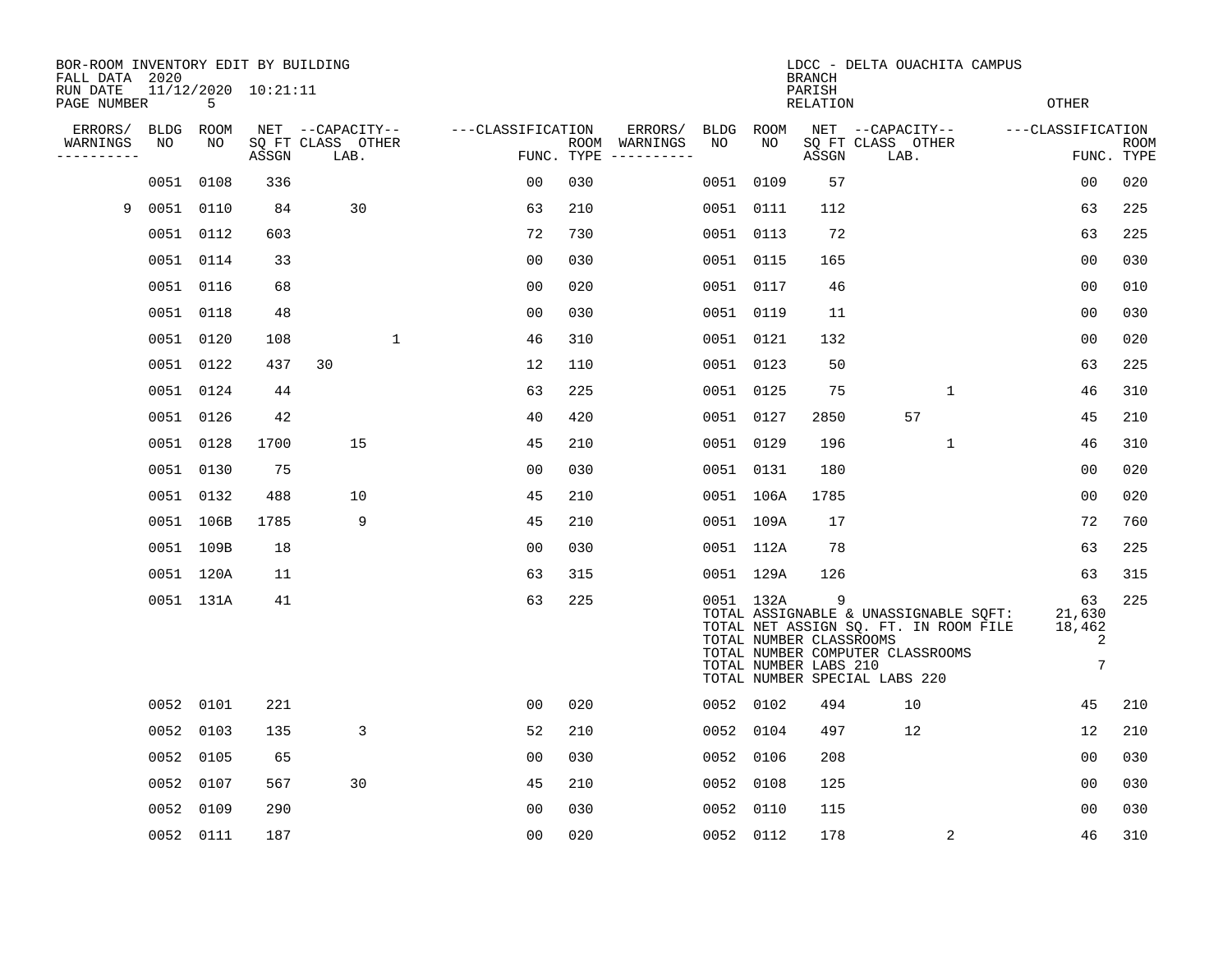| BOR-ROOM INVENTORY EDIT BY BUILDING<br>FALL DATA 2020 |             |                          |       |                           |              |                   |            | LDCC - DELTA OUACHITA CAMPUS<br><b>BRANCH</b> |             |           |                                                          |                               |                                                                                                                          |  |                                 |                           |
|-------------------------------------------------------|-------------|--------------------------|-------|---------------------------|--------------|-------------------|------------|-----------------------------------------------|-------------|-----------|----------------------------------------------------------|-------------------------------|--------------------------------------------------------------------------------------------------------------------------|--|---------------------------------|---------------------------|
| RUN DATE<br>PAGE NUMBER                               |             | 11/12/2020 10:21:11<br>6 |       |                           |              |                   |            |                                               |             |           | PARISH<br><b>RELATION</b>                                |                               |                                                                                                                          |  | <b>OTHER</b>                    |                           |
| ERRORS/                                               | <b>BLDG</b> | <b>ROOM</b>              |       | NET --CAPACITY--          |              | ---CLASSIFICATION |            | ERRORS/                                       | <b>BLDG</b> | ROOM      |                                                          |                               | NET --CAPACITY--                                                                                                         |  | ---CLASSIFICATION               |                           |
| WARNINGS<br>----------                                | NO          | NO                       | ASSGN | SQ FT CLASS OTHER<br>LAB. |              |                   | FUNC. TYPE | ROOM WARNINGS<br>-----------                  | NO          | NO        | ASSGN                                                    | SQ FT CLASS OTHER<br>LAB.     |                                                                                                                          |  |                                 | <b>ROOM</b><br>FUNC. TYPE |
|                                                       | 0052        | 0113                     | 32    |                           |              | 63                | 315        |                                               | 0052        | 0114      | 23                                                       |                               |                                                                                                                          |  | 63                              | 315                       |
|                                                       | 0052        | 0115                     | 225   |                           |              | 63                | 225        |                                               | 0052        | 0116      | 462                                                      |                               |                                                                                                                          |  | 63                              | 225                       |
|                                                       | 0052        | 0117                     | 108   |                           |              | 72                | 760        |                                               | 0052        | 0119      | 830                                                      | 30                            |                                                                                                                          |  | 12                              | 110                       |
|                                                       | 0052        | 0120                     | 749   | 25                        |              | 12                | 110        |                                               |             | 0052 0121 | 830                                                      | 30                            |                                                                                                                          |  | 12                              | 110                       |
|                                                       | 0052        | 0122                     | 15    |                           |              | 0 <sub>0</sub>    | 030        |                                               | 0052        | 0123      | 200                                                      |                               |                                                                                                                          |  | 00                              | 020                       |
|                                                       |             | 0052 118A                | 1122  | 30                        |              | 45                | 210        |                                               |             | 0052 118B | 2588<br>TOTAL NUMBER CLASSROOMS<br>TOTAL NUMBER LABS 210 | TOTAL NUMBER SPECIAL LABS 220 | 30<br>TOTAL ASSIGNABLE & UNASSIGNABLE SQFT:<br>TOTAL NET ASSIGN SQ. FT. IN ROOM FILE<br>TOTAL NUMBER COMPUTER CLASSROOMS |  | 45<br>10,266<br>8,840<br>3<br>6 | 210                       |
|                                                       | 0053 H100   |                          | 1909  |                           |              | 00                | 020        |                                               |             | 0053 H101 | 1019                                                     |                               |                                                                                                                          |  | 0 <sub>0</sub>                  | 020                       |
|                                                       | 0053 H102   |                          | 179   |                           |              | 0 <sub>0</sub>    | 020        |                                               | 0053        | 0101      | 603                                                      |                               | 25                                                                                                                       |  | 12                              | 210                       |
|                                                       | 0053        | 0102                     | 1613  | 15                        |              | 45                | 210        |                                               | 0053        | 0103      | 1593                                                     |                               | 30                                                                                                                       |  | 12                              | 210                       |
|                                                       | 0053        | 0104                     | 511   | 24                        |              | 12                | 110        |                                               | 0053        | 0105      | 3964                                                     |                               | 28                                                                                                                       |  | 45                              | 210                       |
|                                                       | 0053        | 0106                     | 1717  | 12                        |              | 45                | 210        |                                               | 0053        | 0107      | 466                                                      | 15                            |                                                                                                                          |  | 12                              | 110                       |
|                                                       | 0053        | 0108                     | 2695  | 30                        |              | 71                | 210        |                                               | 0053        | 0109      | 2438                                                     |                               | 30                                                                                                                       |  | 12                              | 210                       |
|                                                       | 0053        | 0110                     | 408   | 10                        |              | 12                | 210        |                                               | 0053        | 0111      | 2340                                                     |                               | 30                                                                                                                       |  | 45                              | 210                       |
|                                                       | 0053        | 0112                     | 2390  | 30                        |              | 12                | 210        |                                               | 0053<br>9   | 0113      | 2390                                                     | 20                            |                                                                                                                          |  | 12                              | 110                       |
|                                                       | 0053        | 0122                     | 90    |                           |              | 0 <sub>0</sub>    | 010        |                                               | 0053        | 0124      | 210                                                      |                               |                                                                                                                          |  | 0 <sub>0</sub>                  | 030                       |
|                                                       | 0053        | 0125                     | 93    |                           |              | 0 <sub>0</sub>    | 030        |                                               | 0053        | 0126      | 431                                                      |                               |                                                                                                                          |  | 52                              | 630                       |
|                                                       | 0053        | 0135                     | 72    |                           |              | 0 <sub>0</sub>    | 030        |                                               |             | 0053 0136 | 144                                                      |                               |                                                                                                                          |  | 72                              | 730                       |
|                                                       | 0053 102C   |                          | 320   |                           | 1            | 46                | 310        |                                               |             | 0053 103A | 137                                                      |                               | $\overline{2}$                                                                                                           |  | 46                              | 310                       |
|                                                       | 0053 105A   |                          | 101   |                           | 1            | 46                | 310        |                                               |             | 0053 105B | 200                                                      |                               |                                                                                                                          |  | 0 <sub>0</sub>                  | 030                       |
|                                                       | 0053 105C   |                          | 75    |                           |              | 0 <sub>0</sub>    | 030        |                                               |             | 0053 106D | 136                                                      |                               |                                                                                                                          |  | 71                              | 720                       |
|                                                       | 0053 106E   |                          | 1356  |                           |              | 0 <sub>0</sub>    | 020        |                                               |             | 0053 106F | 83                                                       |                               |                                                                                                                          |  | 72                              | 730                       |
|                                                       | 0053 108A   |                          | 66    |                           | 1            | 71                | 310        |                                               |             | 0053 108B | 105                                                      |                               |                                                                                                                          |  | 71                              | 720                       |
|                                                       |             | 0053 109A                | 93    |                           | $\mathbf{1}$ | 46                | 310        |                                               |             | 0053 111A | 168                                                      |                               | 6                                                                                                                        |  | 12                              | 240                       |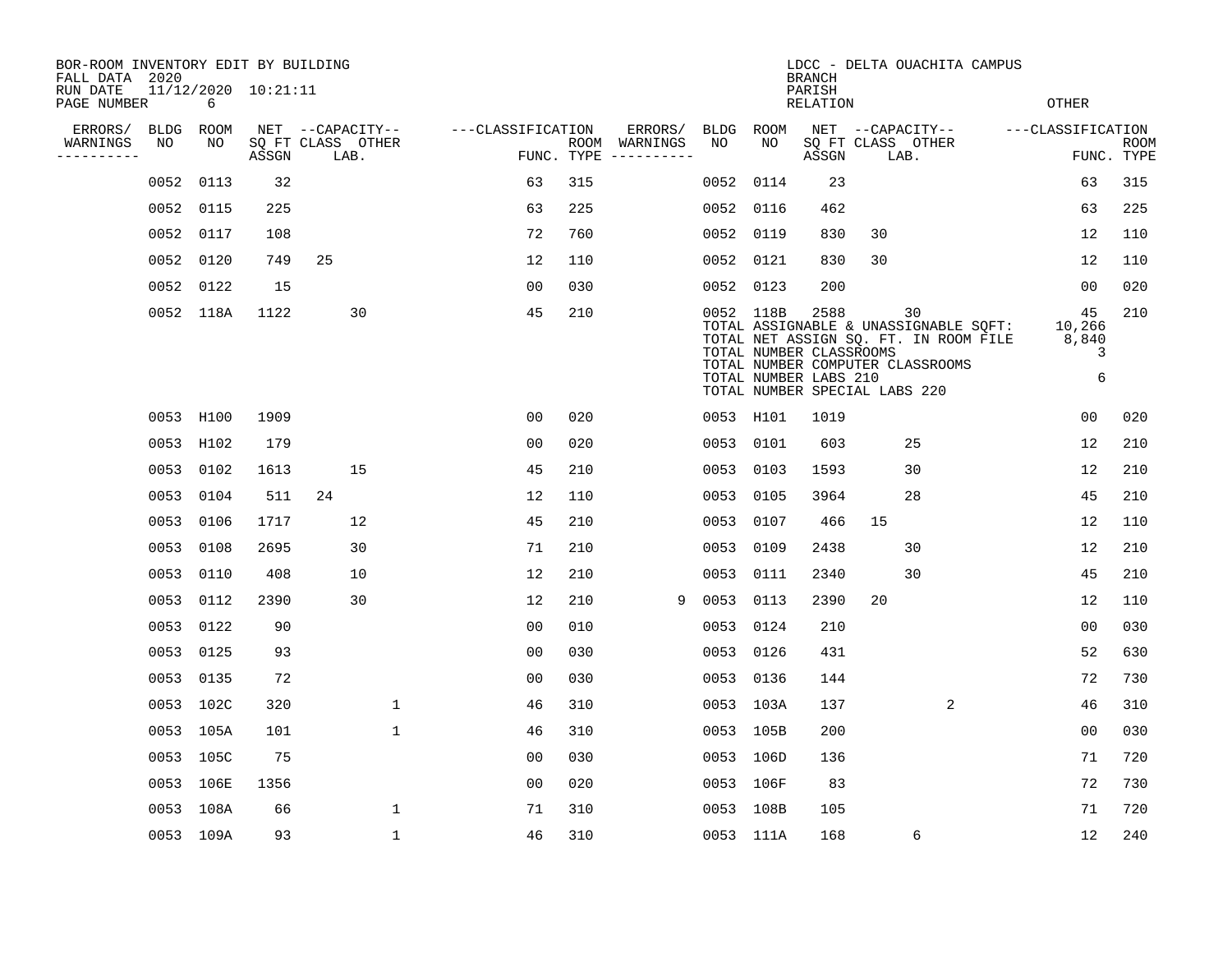| BOR-ROOM INVENTORY EDIT BY BUILDING<br>FALL DATA<br>RUN DATE | 2020        |            | 11/12/2020 10:21:11 |                                           |                   | LDCC - DELTA OUACHITA CAMPUS<br><b>BRANCH</b><br>PARISH |                                   |                    |            |                                                         |                                                                                                                                                     |  |                              |                     |
|--------------------------------------------------------------|-------------|------------|---------------------|-------------------------------------------|-------------------|---------------------------------------------------------|-----------------------------------|--------------------|------------|---------------------------------------------------------|-----------------------------------------------------------------------------------------------------------------------------------------------------|--|------------------------------|---------------------|
| PAGE NUMBER                                                  |             |            |                     |                                           |                   |                                                         |                                   |                    |            | RELATION                                                |                                                                                                                                                     |  | OTHER                        |                     |
| ERRORS/<br>WARNINGS                                          | BLDG<br>NO. | ROOM<br>NO | NET<br>ASSGN        | --CAPACITY--<br>SQ FT CLASS OTHER<br>LAB. | ---CLASSIFICATION | ROOM<br>FUNC. TYPE                                      | ERRORS/<br>WARNINGS<br>---------- | <b>BLDG</b><br>NO. | ROOM<br>NO | NET<br>ASSGN                                            | --CAPACITY--<br>SQ FT CLASS OTHER<br>LAB.                                                                                                           |  | ---CLASSIFICATION<br>FUNC.   | <b>ROOM</b><br>TYPE |
|                                                              | 0053        | 111B       | 89                  |                                           | 46                | 310                                                     |                                   | 0053 111C          |            | 27                                                      |                                                                                                                                                     |  | 00                           | 030                 |
|                                                              | 0053        | 112A       | 103                 |                                           | 46                | 310                                                     |                                   | 0053 112C          |            | 132<br>TOTAL NUMBER CLASSROOMS<br>TOTAL NUMBER LABS 210 | TOTAL ASSIGNABLE & UNASSIGNABLE SOFT:<br>TOTAL NET ASSIGN SO. FT. IN ROOM FILE<br>TOTAL NUMBER COMPUTER CLASSROOMS<br>TOTAL NUMBER SPECIAL LABS 220 |  | 40<br>30,466<br>25,236<br>10 | 225                 |